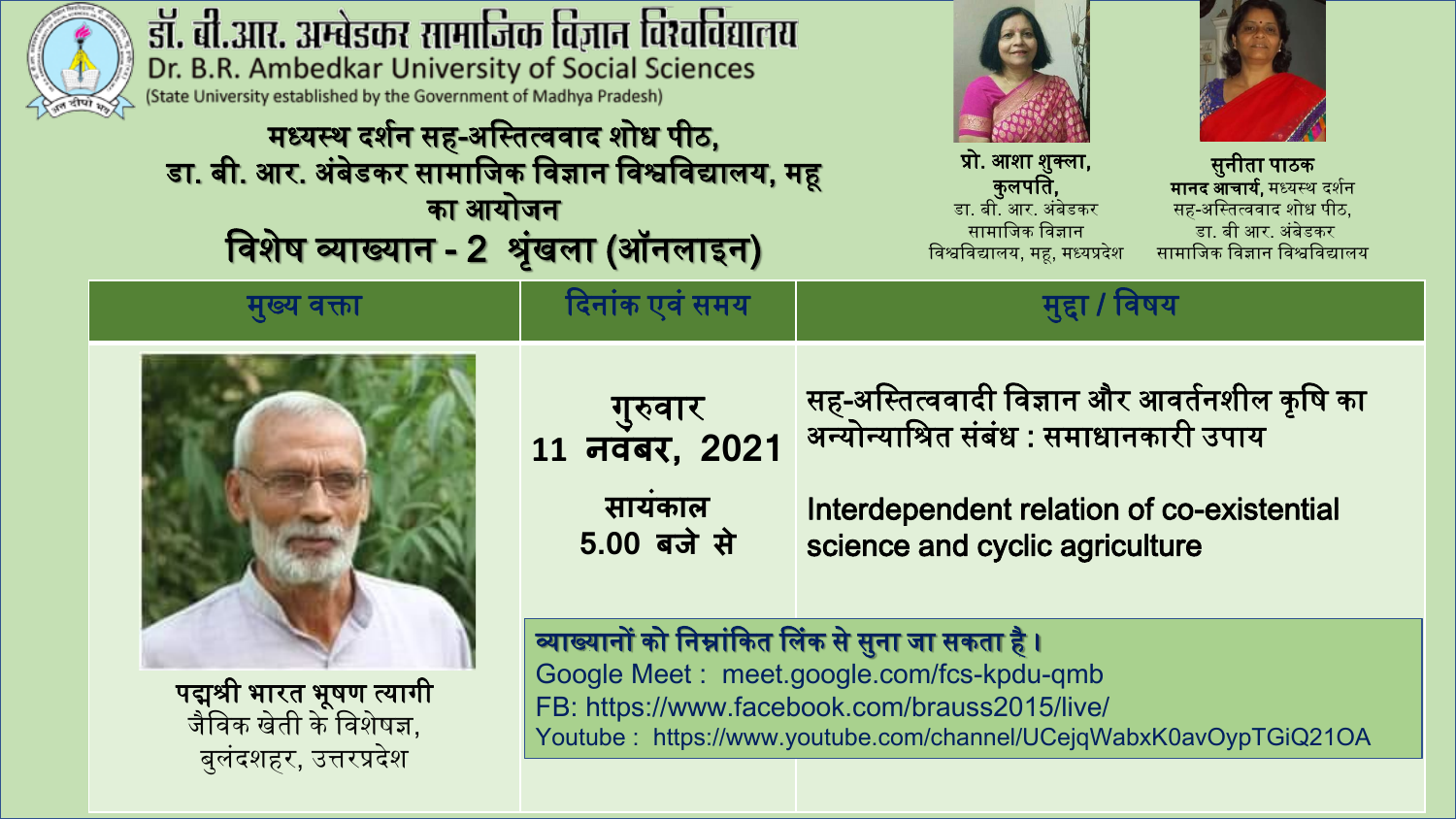व्यक्तिगत विवरण

| नाम         |                          | पद्मश्री डॉ0 भारत भूषण त्यागी                         |
|-------------|--------------------------|-------------------------------------------------------|
| पिता का नाम |                          | स्व0 श्री सागर सिंह                                   |
| जन्म तिथि   |                          | 4 जनवरी सन 1954                                       |
| राष्ट्रियता | $\overline{\phantom{a}}$ | भारतीय                                                |
| स्थायी पता  | Ē,                       | परिवार संस्थान , चेतना विकास स्वराज्य ट्रस्ट          |
|             |                          | ग्राम व प0 – बिहटा जिला – बुलन्दशहर (उ०प्र0) – 245402 |
| फोन नं0     |                          | 09412568747. 08755449866                              |
| ईमेल        |                          | cystorganic1997@gmail.com                             |



तपलब्धियां

, विगत सन 1996 से जैविक खेती कार्यक्रम डेतू पश्चिमी उत्तर प्रदेश के जनपद – बुलन्दशहर , गाजियाबाद मेरठ, मुजफ्फरनगर, बिजनौर, जे0पी0 नगर, मुरादाबाद, रामपुर, गौतमबुद्धनगर, मधुरा क्षेत्र में जन जाग्रति अभियान के अन्तगत पदयात्रा , संगौष्ठीयों के माध्यम से किसानो को प्रयोगात्मक एवं व्यवहारिक रूप से प्रेरित करना ।

- ⊁ राष्ट्रिय स्तर पर जैविक खेती कार्यक्रम की योजना को सही आकार देने के लिए राष्ट्रिय कार्यक्रमो में प्रशिक्षण एवं रिसोर्स परसन के रूप मे महत्वपूर्ण भूमिका।
- $\triangleright$  राष्ट्रिय जैविक कृषि कार्ययोजना को सफलतापूर्वक चलाये जाने के लिए प्रशिक्षण के साथ –2 किसानों को जैविक बीज उत्पादन के आधार पर नैसर्गिक एवं पंरपरागत बीजों का उत्पादन, संरक्षण एवं संवर्धन) सीखाया जाना तथा किसानों को बीज उपलब्ध कराया जाना। ग्रामीण स्तर पर बीज कोष एवं पौधशाला स्थापना को प्रोत्साहन देना।
- े इस प्रकार लगभग 60 हजार से ज्यादा किसानो से सीधा सम्पर्क। तथा 2 लाख से ज्यादा किसानों से सवांद।
- $\triangleright$  12000 ग्रामीण बेरोजगारो को जैविक खेती के लिए सहायक कार्य मधुमक्खी पालन का व्यवसायिक प्रशिक्षण ।
- ⊁ वर्ष 2007 से राष्ट्रिय जैविक उत्पादन कार्यक्रम के अनुसार विभिन्न राज्यों में पी0जी0एस0 प्रमाणीकरण के अर्न्तगत लगभग 200 किसान समुडों को प्रमाणीकरण प्रकिया से जोड़ना।
- ≻ चेतना विकास स्वराज्य ट्रस्ट द्वारा 8 राज्यों में जैविक प्रमाणीकरण कार्यकक्रम का संचालन।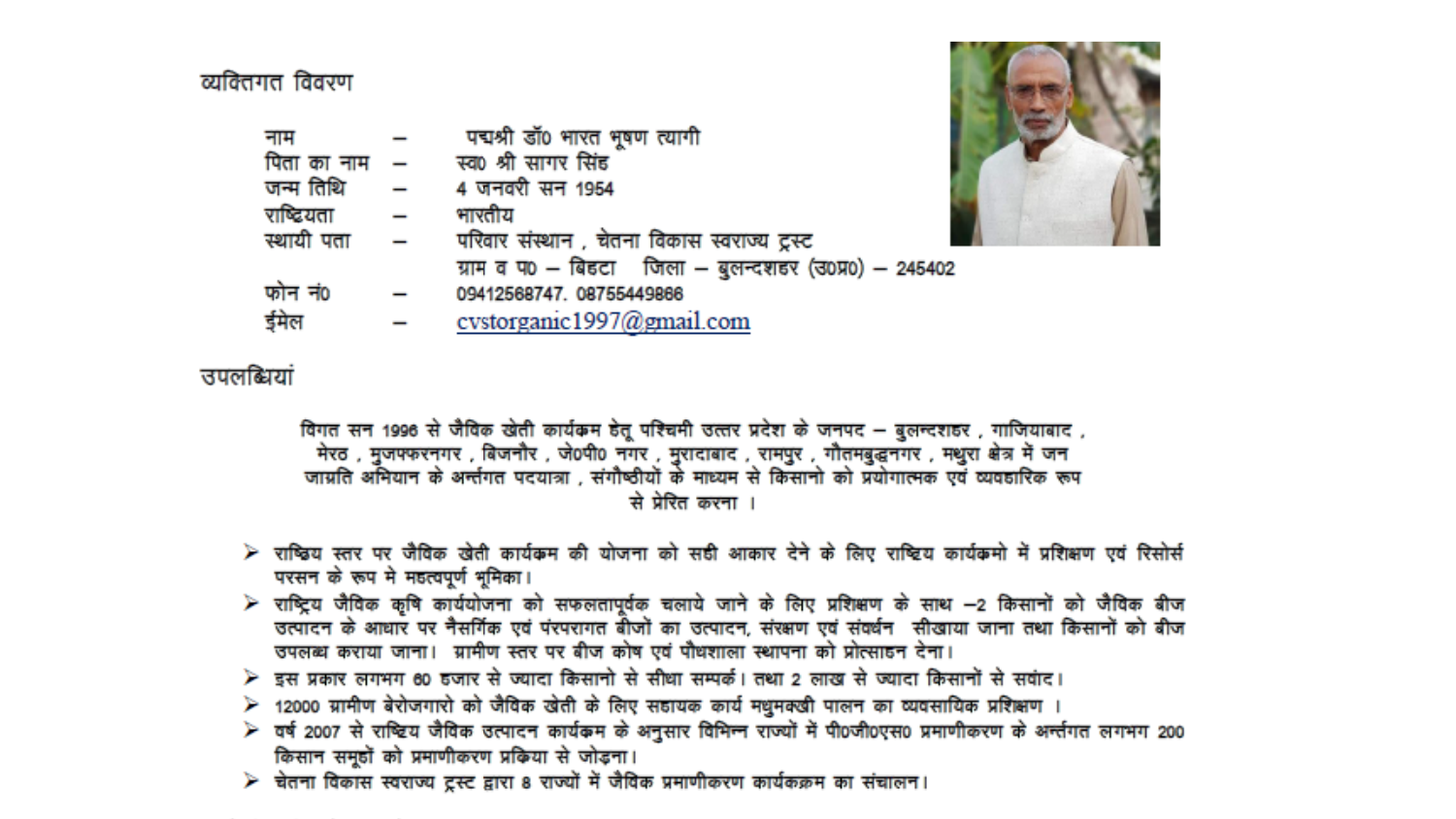रिसोर्स पर्सन के रूप में विवरण

- . गोविंद बल्लभ पंत विश्वविद्यालय, पंतनगर, उत्तराखण्ड के साथ 29 अप्रैल 2019 से। 0 भारतीय कृषि अनुसंधान संस्थान के साथ 2008 से। 0 राष्ट्रिय जैविक खेती केन्द्र (NCOF) गाजियावाद , कृषि मंत्रालय भारत सरकार के साथ सन 2006 से। 0 एग्नीकल्चर फार्डनैस कार्पोरेशन भारत सरकार के साथ 2010 से । 0 इन्टर नेशनल कम्पीटेन्श सेन्टर फोर आग्नेनिक एग्नी कल्चर (ICCOA) बंगलौर के साथ वर्ष 2010 से। . नाबार्ज के साथ सन 2004 से। 0 प्रथमा वैंक एवं सर्वयूपी ग्रामीण बैंक के साथ सन 2006 से। 0 नेशनल डार्टीकल्चर निशन (NHM) के साथ सन 2007 से। ा क्षेत्रिय जैविक खेती केन्द्र कृषि मंत्रालय भारत सरकार की ईकाई डिसार (डरियाणा) व जबलपुर (म0प्र0) के साथ 2009 से। 0 एम्रीकल्चर टेकनौलोजी नेनैजनैन्ड एजेन्सी (ATMA) के साथ वर्ष 2008 से। o अनर सिंह कृषि नहाविधालय लखावटी बुलन्दशहर। ं आई0 पी0 कालिज बुलन्दशहर। 0 अमेटी युनिर्यसिटी नोएडा , गौतमबुद्धनगर।  $\circ$  TMU नुशदाबाद। **O** IFTM मुरादाबाद।
- **SHIV NADAR UNIVERSITY, Noida**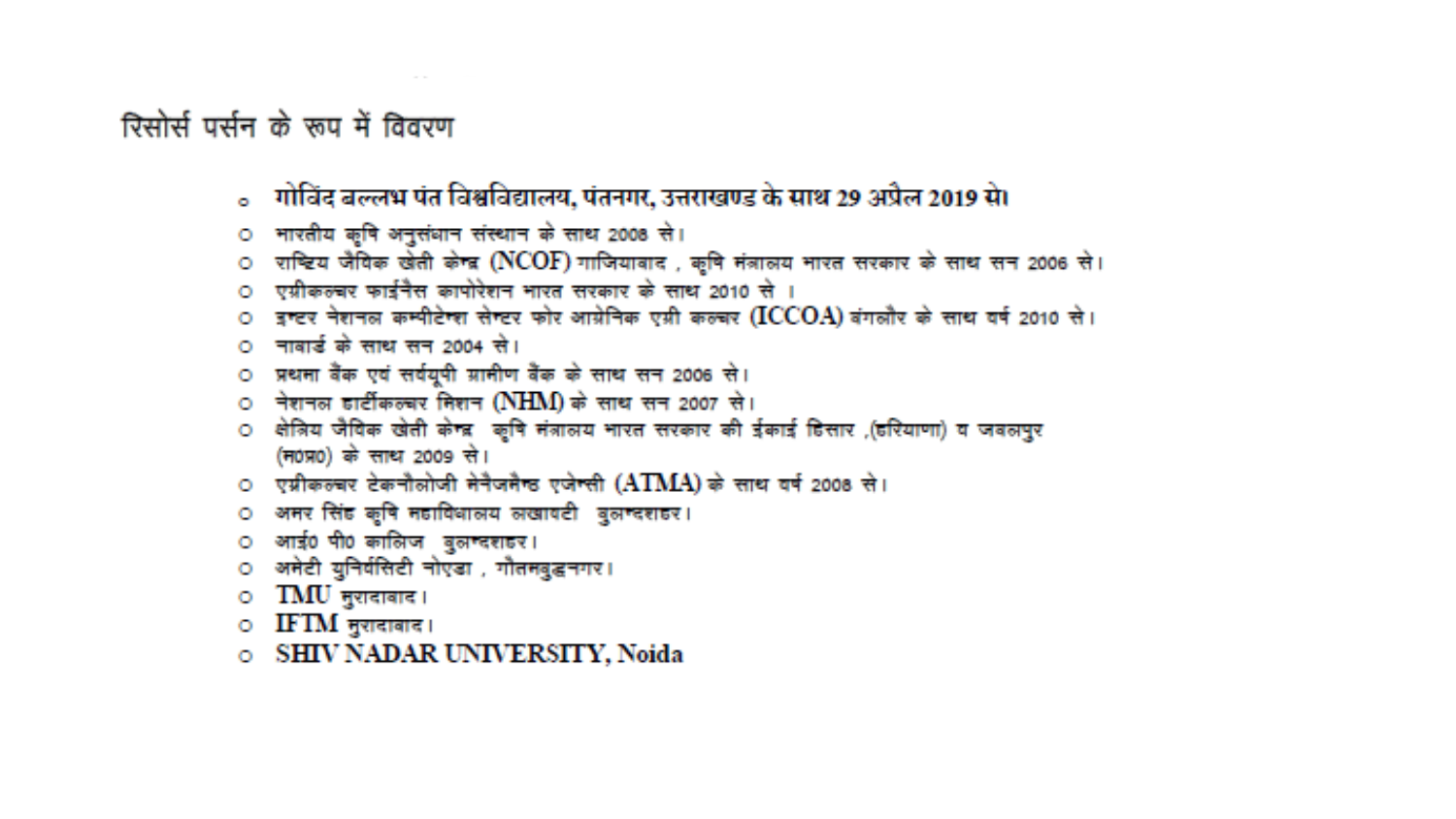## **Certificate of Merit and Awards**





गोविंद बल्लभ पंत कृषि एवं प्रौद्योगिक विश्वविद्यालय, पंतनगर, उत्तराखण्ड में 29 अप्रैल 2019 में हुए 32 वाँ दीक्षांत्त समारोह में मुख्य अतिथि के रूप में पद्मश्री भारत भूषण त्यागी जी को कलपति डॉ. तेज प्रताप सिंह महोदय जी द्वारा मोमेंटो भेंट देते हुए।

का yes aven

वरे

index of systecty



1st Dharti Mitra Award 2017 By Organic India in Organic World Congress 2017 Greater Noida





ंमार्च 2019 को महामना माननीय राष्ट्रपति महोदय श्री राम नाथ कोविन्द जी के द्वारा पद्मश्री





गोविंद बल्लभ पंत कृषि एवं प्रौद्योगिक विश्वविद्यालय, पंतनगर, उत्तराखण्ड में 29 अप्रैल 2019 में हुए 32 वाँ दीक्षांत समारोह में पद्मश्री भारत भषण त्यागी जी को माननीय राज्यपाल (उत्तराखण्ड) महोदया श्रीमति बेबी रानी मौर्या जी के द्वारा विज्ञान वारिधि की मानद उपाधि से सम्मानित

करते हए।

मना माननीय राष्ट्रपति महोदय जी के द्वारा 16 मार्च 2019 को मिले पद्म श्री सम्मान की छवि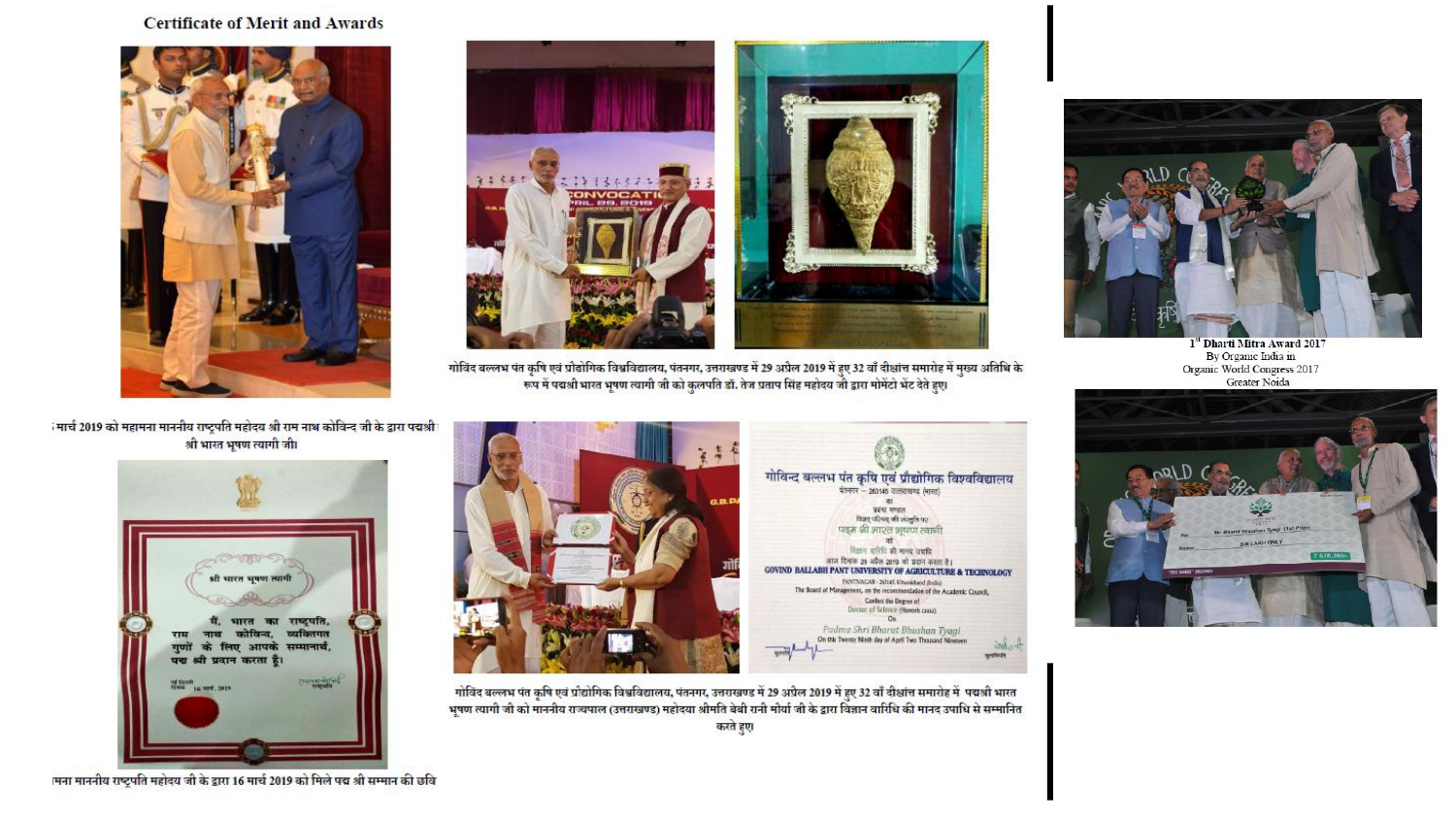

उत्तर प्रबेश विषस पर माननीय मुख्यमंत्री उत्तर प्रबेश<br>श्री योगी आवित्यनाथ जी द्वारा सम्मनित



कृषि उन्नति मेले में माननीय प्रधानमन्त्री श्री नरेन्द्र मोदी जी से जैविक खेती पर वार्ता



सोनालिका आइफा प्रगतिशील किसान पुरस्कार 2017



Received Best Developing and Innovative Farmer Award 20 By-C.M. Narendra Modi at Gandhinagar Gujarat.